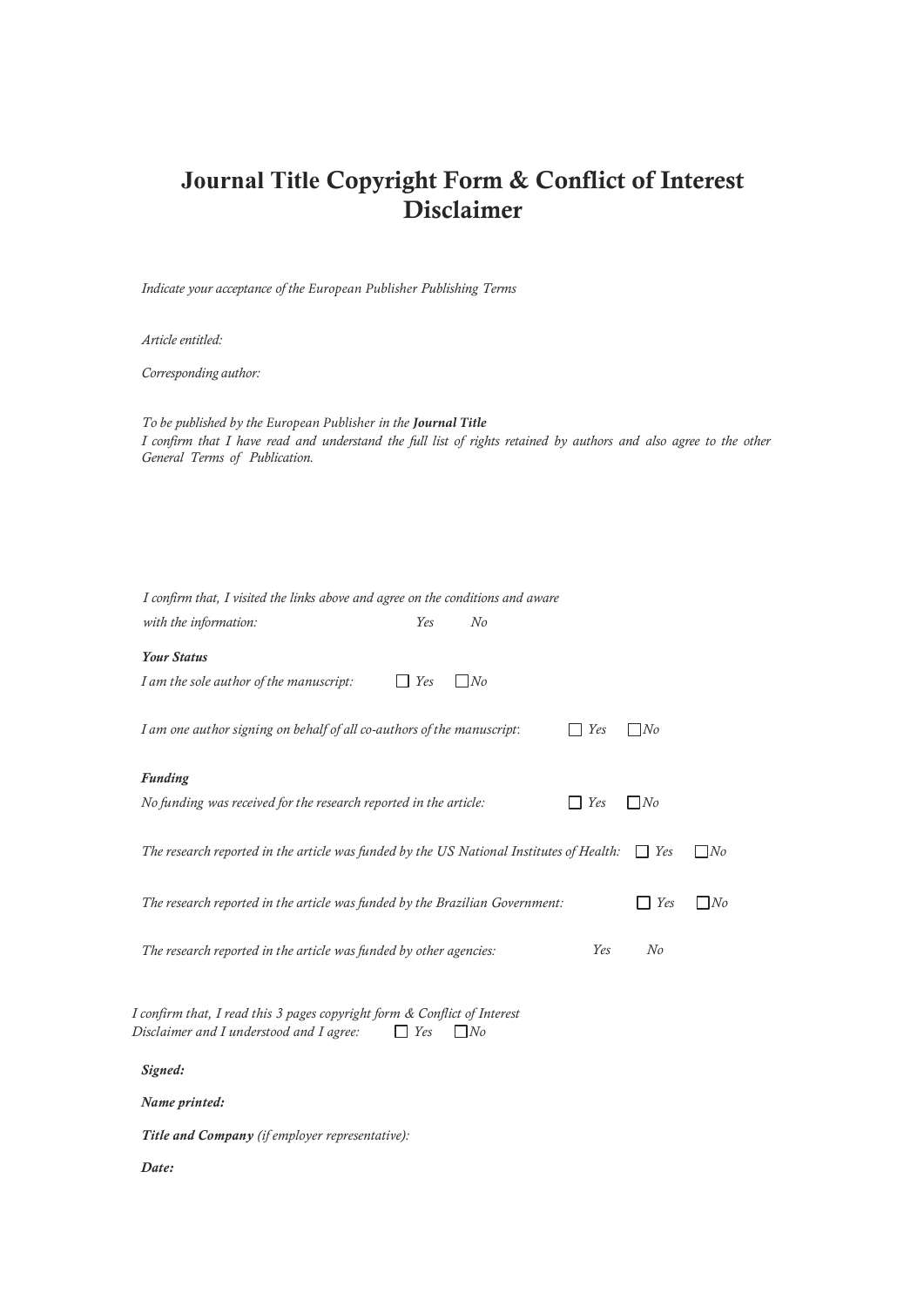## *General Terms of Publication / Retained Rights / Disclaimers*

*The Contribution will be made Open Access under the terms of the Creative Commons Attribution-NonCommercial-NoDerivatives License e* CC-BY-NC-ND [which permits use, distribution and reproduction in any medium, provided t](https://creativecommons.org/licenses/by-nc-nd/4.0/)hat the *Contribution is properly cited, the use is non-commercial and no modifications or adaptations are made. For an understanding [of what is meant by the terms of the Creative Commons License, please refer to European Publisher's](https://www.europeanpublisher.com/en/view/policy-open-access-and-copyright) Open Access and Copyright Policy.*

## *Retained Rights*

- *1. Contributor or, if applicable, the Contributor's Employer, retains all proprietary rights in addition to copyright, such as patent rights in any process, procedure or article of manufacture described in the Contribution. For an understanding of*  what is meant by the terms of the I understand that I retain or am hereby granted (without the need to obtain further *permission) rights to use certain versions of the Article for certain scholarly purposes, as described and defined ("Retained Rights"), and that no rights in patents, trademarks or other intellectual property rights are transferred to the European Publisher.*
- *2. the right to make copies (print-electric) of the article for own personal use, including for own classroom teaching use; the right to make copies and distribute copies (including via e-mail) of the article to research colleagues, for personal use by such colleagues (but not for Commercial Purposes);*
- *3. the right to post a pre-print version of the article on Internet web sites including electronic pre-print servers, and to retain indefinitely such version on such servers or sites;*
- *4. the right to post the accepted author manuscript on the author's personal or institutional web site or server, incorporating the complete citation and with a link to the Digital Object Identifier (DOI) of the article; the right to present the article at a meeting or conference and to distribute copies of such paper or article to the delegates attending the meeting;*
- *5. for the author's employer, if the article is a 'work for hire', made within the scope of the author's employment, the right to use all or part of the information in (any version of) the article for other intra-company use (e.g. training), including by posting the article on secure, internal corporate intranets; the right to include the article, in full or in part, in a thesis or dissertation;*
- *6. the right to use the article or any part thereof in a printed compilation of works of the author, such as collected writings or lecture notes (subsequent to publication of the article by the European Publisher); the right to prepare other derivative works, to extend the article into book-length form, or to otherwise re-use portions or excerpts in other works, with full acknowledgement of its original publication by the European Publisher.*

#### *Author Representations/Ethics and Disclosure*

*I affirm the Author Representations noted, and confirm that I have reviewed and complied with the relevant Instructions to Authors, the Ethics in Publishing policy, and Conflicts of Interest disclosure.* 

#### *Author representations*

*The article I have submitted to the European Publisher for review is original, has been written by the stated authors and has not been published elsewhere.* 

*The article is not currently being considered for publication by any other journal and will not be submitted for such review while under review by European Publisher.* 

*The article contains no libelous or other unlawful statements and does not contain any materials that violate any personal or proprietary rights of any other person or entity.* 

*I have obtained written permission from copyright owners for any excerpts from copyrighted works that are included and have credited the sources in my article.* 

*If I am using any personal details or images of patients or research subjects, I have obtained written permission or consent from the patient (or, where applicable, the next of kin).* 

*If the article was prepared jointly with other authors, I have informed the co-author(s) of the terms of this publishing agreement and that I am signing on their behalf as their agent, and I am authorized to do so.* 

## *Funding agency requirements and other policies*

*I have also been made aware of the European Publisher's policies with respect to funding agency requirements.* 

*A conflict of interest, in this context, is deemed to represent some form of benefit (monetary or otherwise) that would accrue between a researcher and an organisation that would conflict with the researcher's responsibility to produce work that is unbiased and based on the principles of ethical research.*